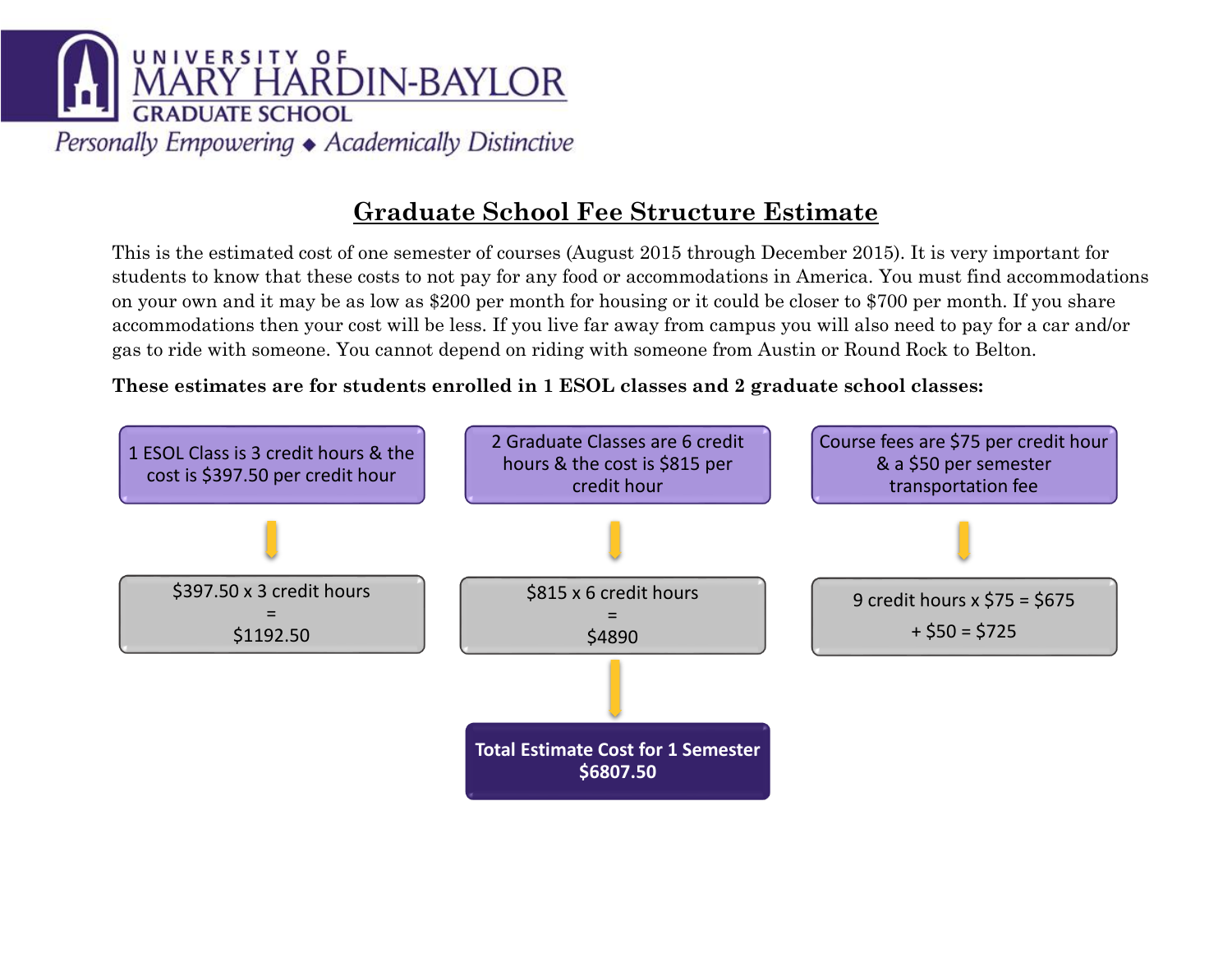

This is the estimated cost of one semester of courses (August 2015 through December 2015). It is very important for students to know that these costs to not pay for any food or accommodations in America. You must find accommodations on your own and it may be as low as \$200 per month for housing or it could be closer to \$700 per month. If you share accommodations then your cost will be less. If you live far away from campus you will also need to pay for a car and/or gas to ride with someone. You cannot depend on riding with someone from Austin or Round Rock to Belton.

**These estimates are for students enrolled in 2 ESOL classes and 1 graduate school class:**

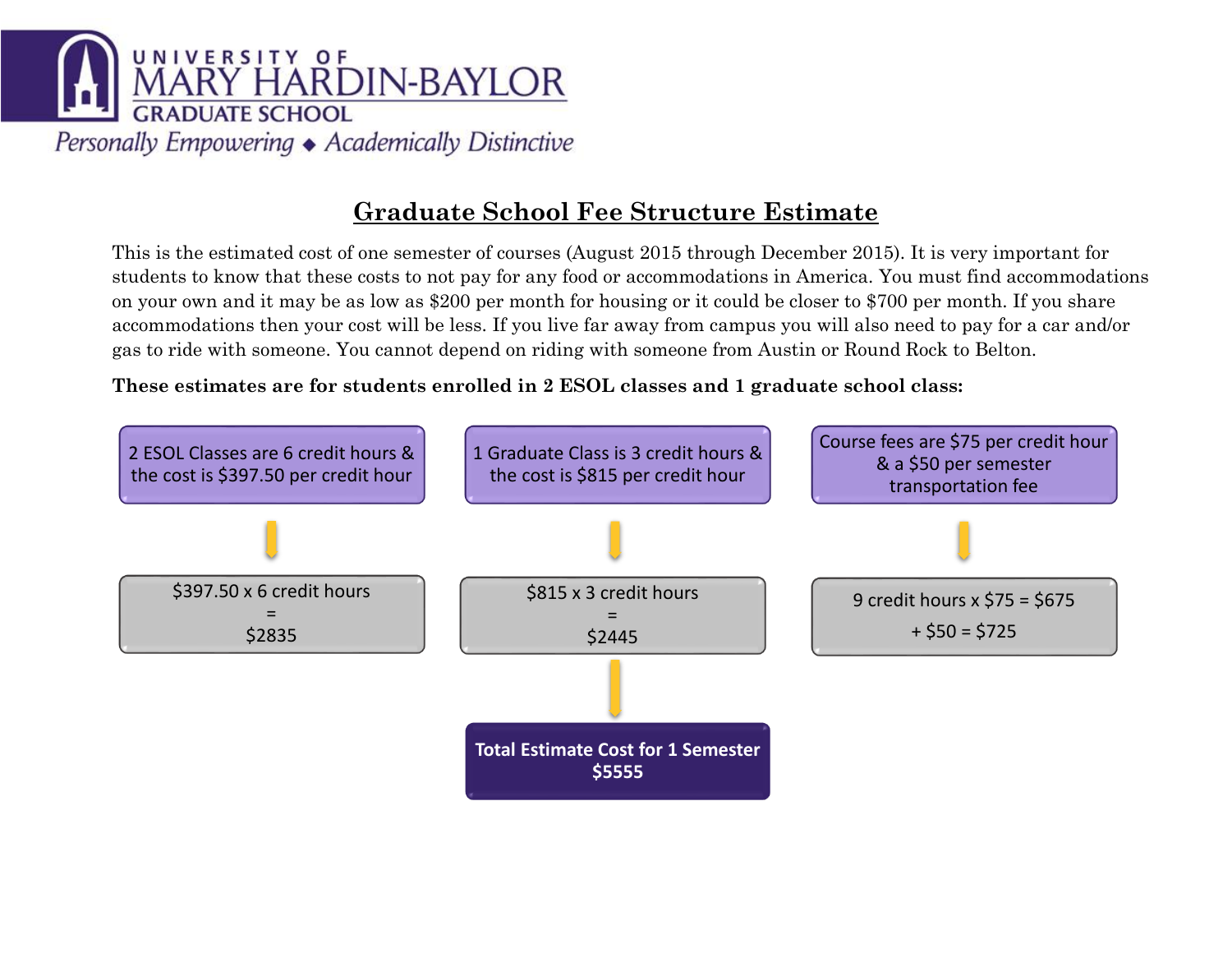

This is the estimated cost of one semester of courses (August 2015 through December 2015). It is very important for students to know that these costs to not pay for any food or accommodations in America. You must find accommodations on your own and it may be as low as \$200 per month for housing or it could be closer to \$700 per month. If you share accommodations then your cost will be less. If you live far away from campus you will also need to pay for a car and/or gas to ride with someone. You cannot depend on riding with someone from Austin or Round Rock to Belton.

**These estimates are for students enrolled in 3 ESOL classes and 1 graduate school class:**